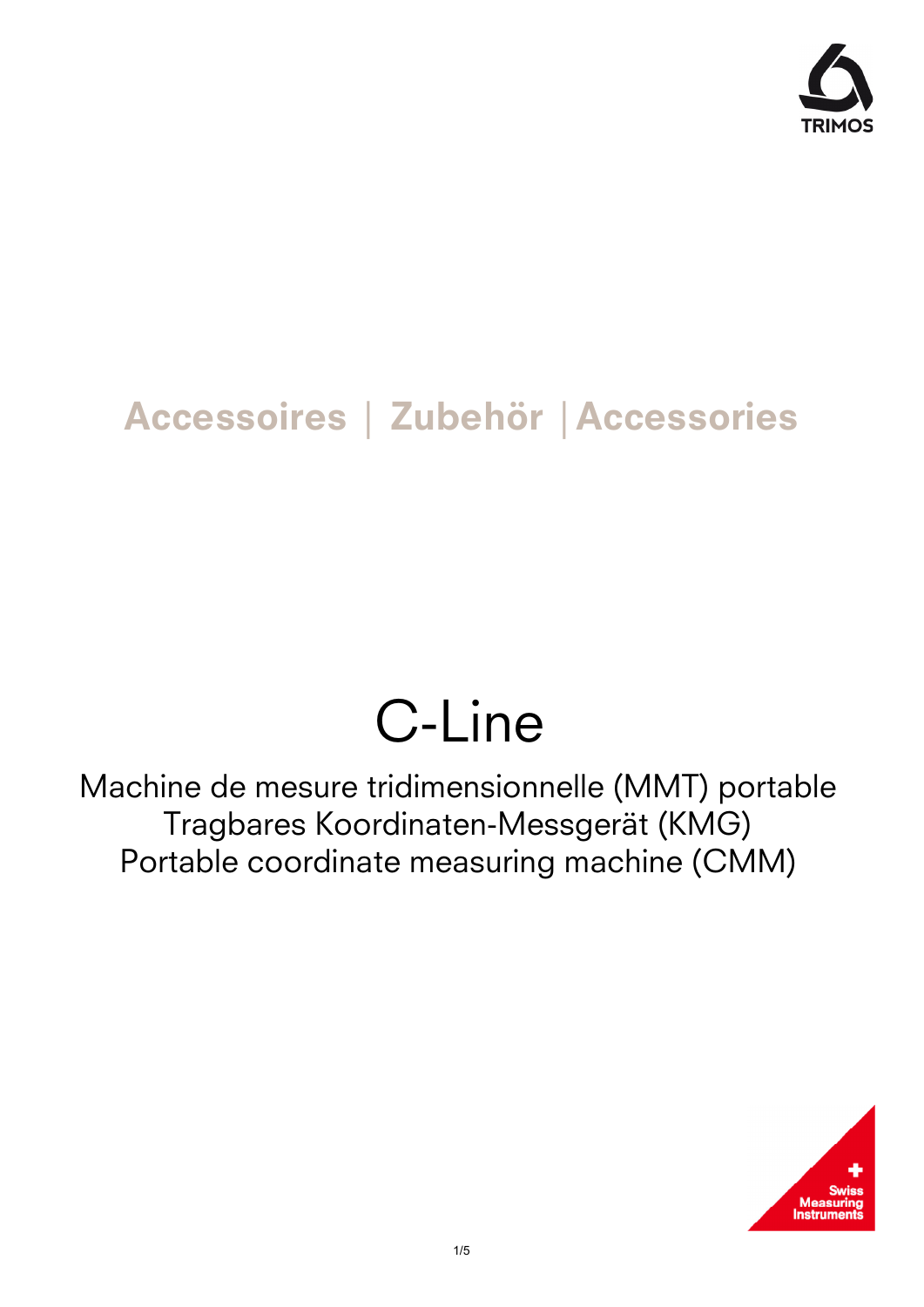



















| <b>TA-EL-904</b><br>334 0054    | Adaptateur Sub-D/Ethernet                             |  |  |  |  |
|---------------------------------|-------------------------------------------------------|--|--|--|--|
|                                 | Adapter Sub-D/Ethernet                                |  |  |  |  |
|                                 | Adapter Sub-D/Ethernet                                |  |  |  |  |
|                                 | Câble Ethernet 2m                                     |  |  |  |  |
| <b>TA-EL-906</b><br>332 04 0003 | Ethernet Kabel 2 m                                    |  |  |  |  |
|                                 | Ethernet cable 2 m                                    |  |  |  |  |
|                                 | Adaptateur Sub-D vers Bluetooth pour C-Line           |  |  |  |  |
| <b>TA-EL-902</b>                | Adapter Sub-D zu Bluetooth für C-Line                 |  |  |  |  |
| 334 0057                        | Adaptor Sub-D to Bluetooth for C-Line                 |  |  |  |  |
|                                 | Adaptateur Sub-D vers WIFI pour C-Line                |  |  |  |  |
| <b>TA-EL-903</b>                | Adapter Sub-D zu WIFI für C-Line                      |  |  |  |  |
| 334 0058                        | Adaptor Sub-D to WIFI for C-Line                      |  |  |  |  |
|                                 | Palpeur à stylets vertical & horizontal Ø2 mm         |  |  |  |  |
| TA-MS-905                       | Vertikaler und horizontaler Messtaster Ø2 mm          |  |  |  |  |
| 709 02 901                      | Probe set with vertical & horizontal stylus Ø2 mm     |  |  |  |  |
|                                 | Palpeur à stylets vertical & horizontal Ø1 mm         |  |  |  |  |
| <b>TA-MS-903</b>                | Vertikaler und horizontaler Messtaster Ø1 mm          |  |  |  |  |
| 709 02 900                      | Probe set with vertical & horizontal stylus $Ø1$ mm   |  |  |  |  |
|                                 | Module de palpage TP20 Force Standard                 |  |  |  |  |
| TA-MS-906                       | Tastsystem-Modul TP20 Standardstärke                  |  |  |  |  |
| 709 02 903                      | TP20 probing module Standard Force                    |  |  |  |  |
| <b>TA-MS-904</b><br>709 02 902  | Module de palpage TP20 Force Faible                   |  |  |  |  |
|                                 | Tastsystem-Modul TP20 Geringestärke                   |  |  |  |  |
|                                 | TP20 probing module Low Force                         |  |  |  |  |
| TA-MI-905<br>709 05 902         | Stylets vertical & horizontal Ø2 mm                   |  |  |  |  |
|                                 | Vertikaler und horizontaler Tasterein Ø2 mm           |  |  |  |  |
|                                 | Stylus vertical & horizontal Ø2 mm                    |  |  |  |  |
| TA-MI-901<br>709 05 903         | Stylet bille rubi Ø2 mm, tige acier, L 20 mm          |  |  |  |  |
|                                 | Kugelschreiber rubi Ø2 mm, Schaft aus Stahl, L 20 mm  |  |  |  |  |
|                                 | Ruby ball Ø2 mm stylus, stainless steel stem, L 20 mm |  |  |  |  |
|                                 |                                                       |  |  |  |  |

C4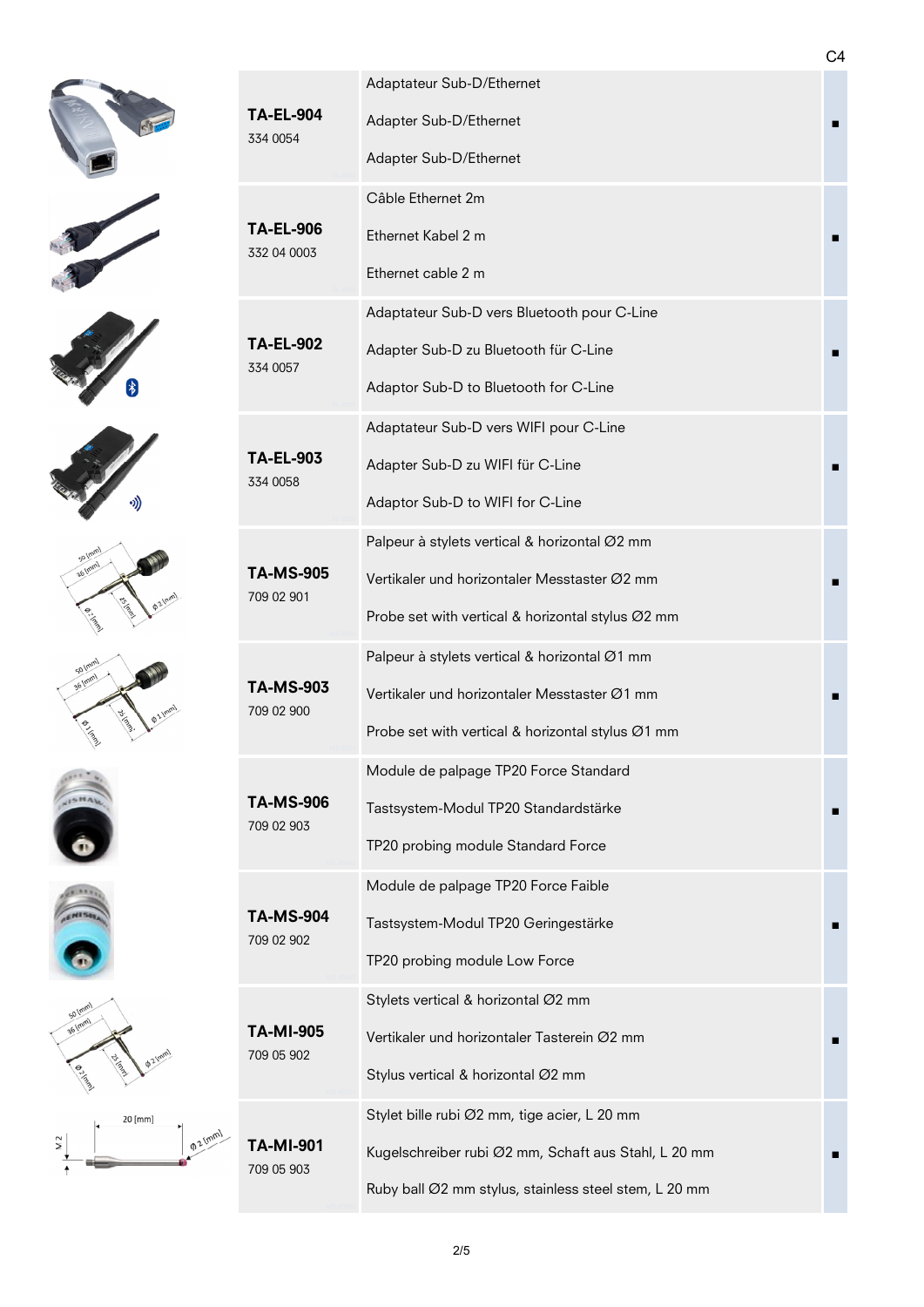|                                                     |                                    |                                                                                                                                                                                                                                             | C <sub>4</sub> |
|-----------------------------------------------------|------------------------------------|---------------------------------------------------------------------------------------------------------------------------------------------------------------------------------------------------------------------------------------------|----------------|
| 50 (mm)<br>36 (mm)                                  | <b>TA-MI-906</b><br>709 05 900     | Stylets vertical & horizontal Ø1 mm<br>Vertikaler und horizontaler Tasterein Ø1 mm<br>Stylus vertical & horizontal Ø1 mm                                                                                                                    |                |
| 20 [mm]<br>$\Phi^{\text{1}}$ [mm]<br>$\overline{M}$ | <b>TA-MI-902</b><br>709 05 901     | Stylet bille rubi Ø1 mm, tige carbure de tungstène, L 20 mm<br>Kugelschreiber rubi Ø1 mm, Schaft aus Wolframkarbid, L 20 mm<br>Ruby ball Ø1 mm stylus, tungstene carbide stem, L 20 mm                                                      |                |
| 40 [mm]<br>$Q^2$ Imm                                | <b>TA-MI-903</b><br>709 05 904     | Stylet bille rubi Ø2 mm, tige céramique, L 40 mm<br>Kugelschreiber rubi Ø2 mm, Kermaische Schaft, L 40 mm<br>Ruby ball Ø2 mm stylus, ceramic stem, L 40 mm                                                                                  |                |
| 50 [mm]<br>$\Phi$ A [mm]                            | <b>TA-MI-904</b><br>709 05 905     | Stylet bille rubi Ø4 mm, tige céramique, L 50 mm<br>Kugelschreiber rubi Ø4 mm, Kermaische Schaft, L 50 mm<br>Ruby ball Ø4 mm stylus, ceramic stem, L 50 mm                                                                                  |                |
|                                                     | <b>TA-TO-903</b><br>297 700100 001 | Plaque de base<br>Grundplatte<br><b>Base Plate</b>                                                                                                                                                                                          |                |
| 180<br>180                                          | <b>TA-TO-909</b><br>297 700100 007 | Plaque 180 x 180 mm<br>Platte 180 x 180 mm<br>Plate 180 x 180 mm                                                                                                                                                                            |                |
| 180<br>360                                          | <b>TA-TO-910</b><br>297 700100 008 | Plaque 180 x 360 mm<br>Platte 180 x 360 mm<br>Plate 180 x 360 mm                                                                                                                                                                            |                |
| Back side c'sink<br>for M6 flat head                | <b>TA-TO-911</b><br>297 700100 009 | Plaque d'adaptation 180 x 30 mm<br>Adapter Platte 180 x 30 mm<br>Adapter Plate 180 x 30 mm                                                                                                                                                  |                |
|                                                     | <b>TA-TO-912</b><br>297 700100 010 | Plaque d'angle 180 x 180 mm<br>Winkelplatte 180 x 180 mm<br>Angle plate 180 x 180 mm                                                                                                                                                        |                |
|                                                     | <b>TA-TO-904</b><br>297 700100 002 | Système de fixation 82 pces (M6) +, Base + 4 plaques 180x360 +<br>plaque d'angle<br>Vorrichtungssystem 82 Stück (M6) +, Sockel + 4 Platten 180x360 +<br>Eckplatte<br>Fixture system 82 pcs (M6) +, Base + 4 plates $180x360$ + corner plate |                |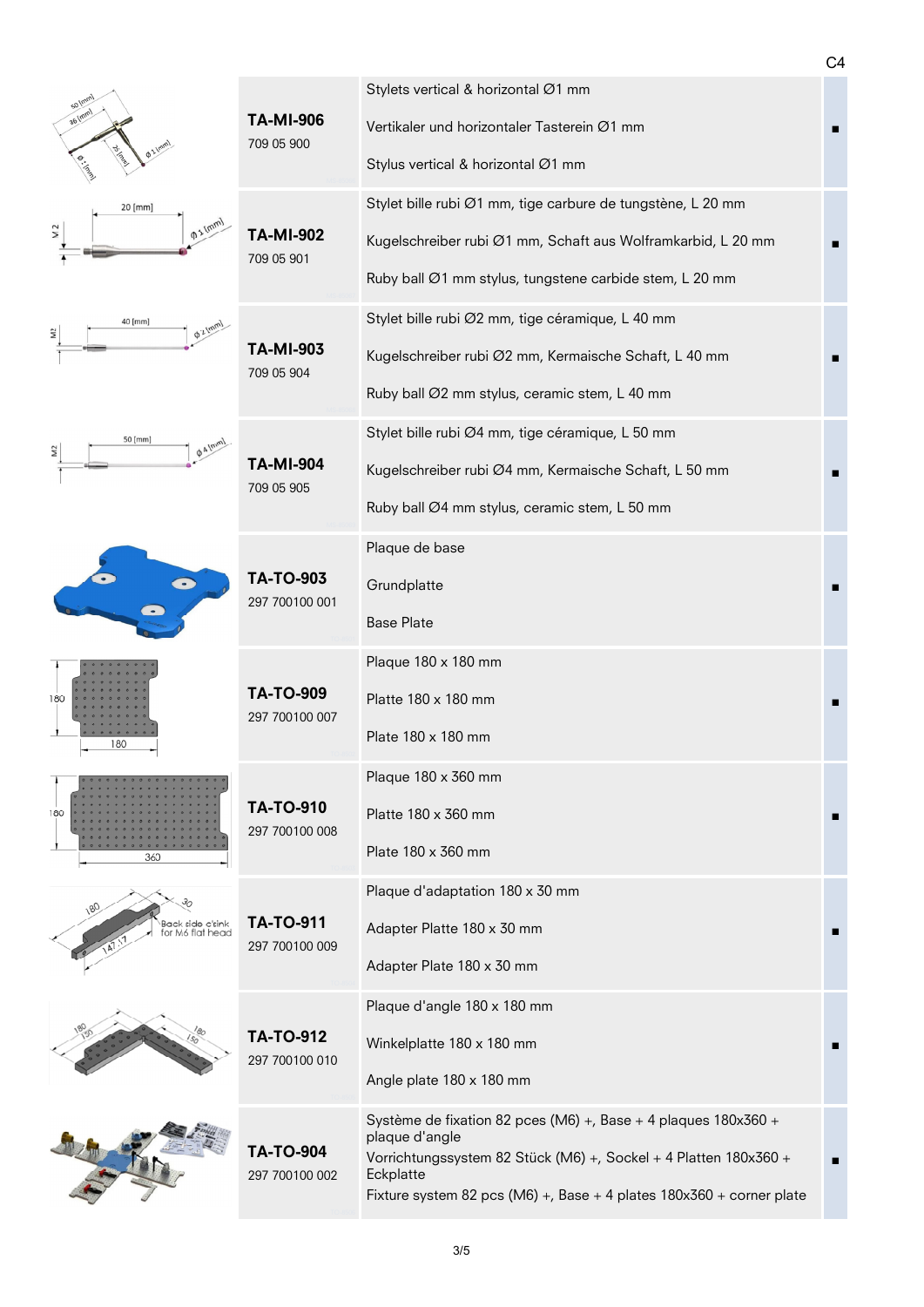| <b>TA-TO-905</b><br>297 700100 003 | Système de fixation 82 pces (M6) + plaque d'angle +, Base + 4<br>plaques $180x180 + 2$ plaques $180x360$<br>Vorrichtungssystem 82 Stück (M6) + Eckplatte +, Sockel + 4 Platten<br>180x180 + 2 Platten 180x360<br>Fixture system 82 pcs (M6) + corner plate +, Base + 4 plates<br>180x180 + 2 plates 180x360 |  |
|------------------------------------|-------------------------------------------------------------------------------------------------------------------------------------------------------------------------------------------------------------------------------------------------------------------------------------------------------------|--|
| <b>TA-TO-906</b><br>297 700100 004 | Starter Kit (62 pcs) kit de fixation (M6)<br>Start Kit (62 pcs) Arbeit halten KIT (M6)<br>Starter Kit (62 pcs) Work-holding clamps (M6)                                                                                                                                                                     |  |
| <b>TA-TO-907</b><br>297 700100 005 | Kit de fixation complet (82 pcs)<br>Montagesatz komplett (82 Stck.)<br>Complete Kit (82 pcs) Work-holding clamps                                                                                                                                                                                            |  |
| <b>TA-TO-908</b><br>297 700100 006 | Kit de fixation de travail (158 pcs), *plaques de base non-inclues<br>Arbeitszubehör-Kit (158 Stck.), *Groundplatten nicht enthalten<br>Works Kit (158 pcs) Work-holding clamps, *fixture plates not<br>included                                                                                            |  |
| <b>TA-TO-914</b><br>297 700100 012 | Jeu de risers magnétiques, pince magnétiques (M6) 23 pièces,<br>*plaques de base non-inclues<br>Magnetischer Steigrohrsatz, Magnetklemmen (M6) 23 Stück,<br>*Groundplatten nicht enthalten<br>Magnetic riser set, magnetic clamps (M6) 23 pcs, *fixture plates not<br>included                              |  |
| <b>TA-TO-915</b><br>297 700100 013 | Ensemble de coussinets d'écartements et de repos (M6) 37 piè,<br>*plaques de base non-inclues<br>Abstands- und Ruhekissensatz (M6) 37 Stück, *Groundplatten nicht<br>enthalten<br>Stand-off & rest pad set (M6) 37 pcs, *fixture plates not included                                                        |  |
| <b>TA-TO-916</b><br>297 700100 014 | Ensemble de stand-off amélioré (M6) 16 pièces, *plaques de base<br>non-inclues<br>Verbesserter Abstandssatz (M6) 16 Stück, *Groundplatten nicht<br>enthalten<br>Enhanced stand-off set (M6) 16 pcs, *fixture plates not included                                                                            |  |
| <b>TA-MG-901</b><br>278 900400 001 | C-Line bloque de test et calibration<br>C-Line Test/Kalibration Block<br>C-Line test/calibration block                                                                                                                                                                                                      |  |
| <b>TA-TO-901</b><br>286 000400 001 | Housse de protection C-Line<br>Schutzabdeckung C-Line<br>Protection cover C-Line                                                                                                                                                                                                                            |  |
| <b>TA-EL-901</b><br>357 0115       | Chargeur AC/DC pour C-Line<br>Ladegerät AC/DC für C-Line<br>Charger AC/DC for C-Line                                                                                                                                                                                                                        |  |